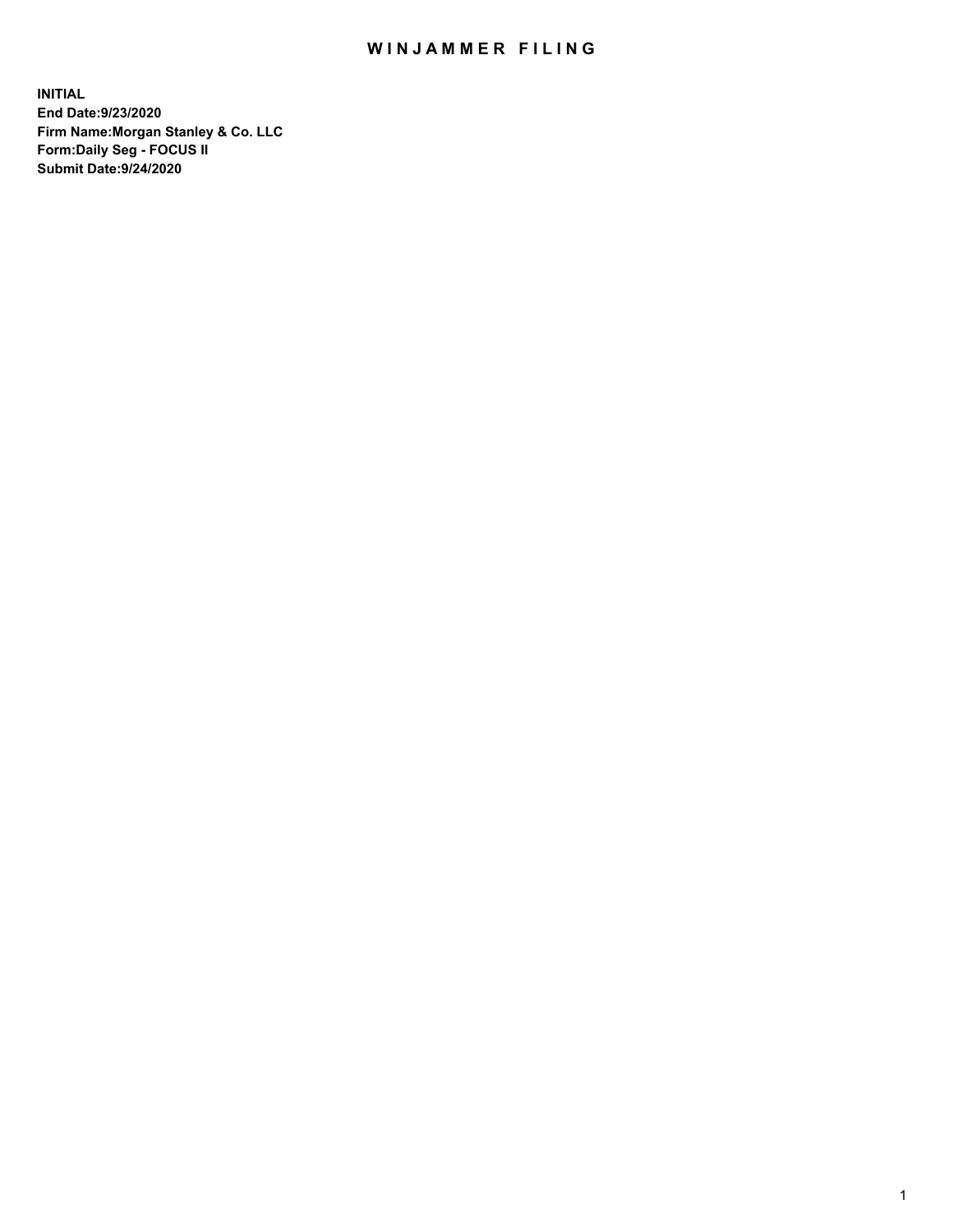**INITIAL End Date:9/23/2020 Firm Name:Morgan Stanley & Co. LLC Form:Daily Seg - FOCUS II Submit Date:9/24/2020 Daily Segregation - Cover Page**

| Name of Company                                                                                                                                                                                                                                                                                                                | Morgan Stanley & Co. LLC                                |
|--------------------------------------------------------------------------------------------------------------------------------------------------------------------------------------------------------------------------------------------------------------------------------------------------------------------------------|---------------------------------------------------------|
| <b>Contact Name</b>                                                                                                                                                                                                                                                                                                            | <b>Ikram Shah</b>                                       |
| <b>Contact Phone Number</b>                                                                                                                                                                                                                                                                                                    | 212-276-0963                                            |
| <b>Contact Email Address</b>                                                                                                                                                                                                                                                                                                   | Ikram.shah@morganstanley.com                            |
| FCM's Customer Segregated Funds Residual Interest Target (choose one):<br>a. Minimum dollar amount: ; or<br>b. Minimum percentage of customer segregated funds required:% ; or<br>c. Dollar amount range between: and; or<br>d. Percentage range of customer segregated funds required between:% and%.                         | 235,000,000<br><u>0</u><br><u>00</u><br><u>00</u>       |
| FCM's Customer Secured Amount Funds Residual Interest Target (choose one):<br>a. Minimum dollar amount: ; or<br>b. Minimum percentage of customer secured funds required:%; or<br>c. Dollar amount range between: and; or<br>d. Percentage range of customer secured funds required between:% and%.                            | 140,000,000<br><u>0</u><br><u>0 0</u><br>0 <sub>0</sub> |
| FCM's Cleared Swaps Customer Collateral Residual Interest Target (choose one):<br>a. Minimum dollar amount: ; or<br>b. Minimum percentage of cleared swaps customer collateral required:% ; or<br>c. Dollar amount range between: and; or<br>d. Percentage range of cleared swaps customer collateral required between:% and%. | 92,000,000<br><u>0</u><br><u>00</u><br>00               |

Attach supporting documents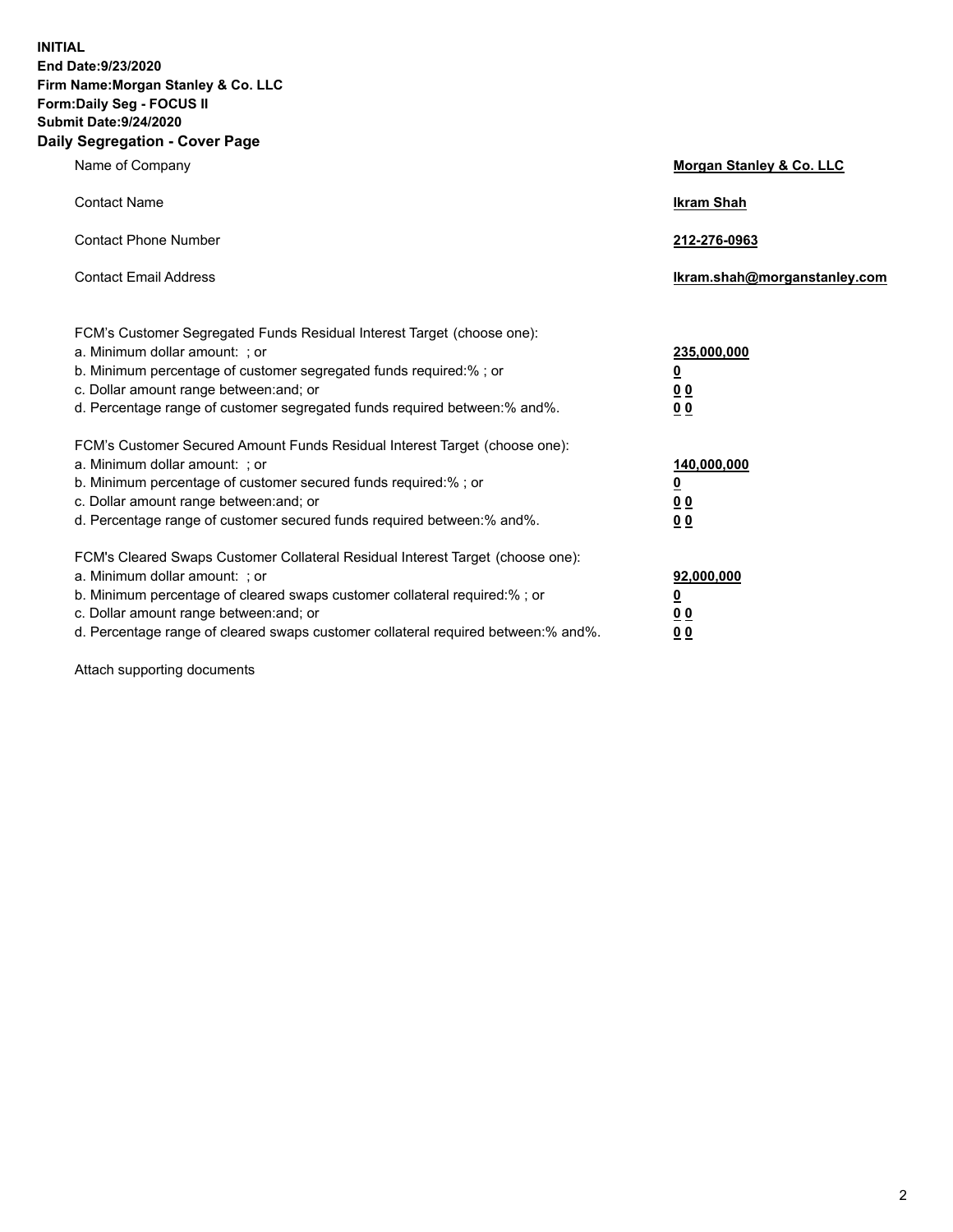## **INITIAL End Date:9/23/2020 Firm Name:Morgan Stanley & Co. LLC Form:Daily Seg - FOCUS II Submit Date:9/24/2020 Daily Segregation - Secured Amounts** Foreign Futures and Foreign Options Secured Amounts Amount required to be set aside pursuant to law, rule or regulation of a foreign government or a rule of a self-regulatory organization authorized thereunder 1. Net ledger balance - Foreign Futures and Foreign Option Trading - All Customers A. Cash **4,565,446,799** [7315] B. Securities (at market) **2,763,235,539** [7317] 2. Net unrealized profit (loss) in open futures contracts traded on a foreign board of trade **77,856,036** [7325] 3. Exchange traded options a. Market value of open option contracts purchased on a foreign board of trade **14,262,864** [7335] b. Market value of open contracts granted (sold) on a foreign board of trade **-17,697,143** [7337] 4. Net equity (deficit) (add lines 1. 2. and 3.) **7,403,104,095** [7345] 5. Account liquidating to a deficit and account with a debit balances - gross amount **62,867,400** [7351] Less: amount offset by customer owned securities **-58,628,516** [7352] **4,238,884** 6. Amount required to be set aside as the secured amount - Net Liquidating Equity Method (add lines 4 and 5) 7. Greater of amount required to be set aside pursuant to foreign jurisdiction (above) or line 6. FUNDS DEPOSITED IN SEPARATE REGULATION 30.7 ACCOUNTS 1. Cash in banks A. Banks located in the United States **561,282,517** [7500] B. Other banks qualified under Regulation 30.7 **640,835,299** [7520] **1,202,117,816** 2. Securities A. In safekeeping with banks located in the United States **531,097,965** [7540] B. In safekeeping with other banks qualified under Regulation 30.7 **0** [7560] **531,097,965** [7570] 3. Equities with registered futures commission merchants A. Cash **26,680,815** [7580] B. Securities **0** [7590] C. Unrealized gain (loss) on open futures contracts **-2,882,526** [7600] D. Value of long option contracts **0** [7610] E. Value of short option contracts **0** [7615] **23,798,289** [7620] 4. Amounts held by clearing organizations of foreign boards of trade A. Cash **0** [7640] B. Securities **0** [7650] C. Amount due to (from) clearing organization - daily variation **0** [7660] D. Value of long option contracts **0** [7670] E. Value of short option contracts **0** [7675] **0** [7680] 5. Amounts held by members of foreign boards of trade A. Cash **3,556,662,229** [7700] B. Securities **2,232,137,573** [7710] C. Unrealized gain (loss) on open futures contracts **80,738,561** [7720] D. Value of long option contracts **14,262,864** [7730]

- E. Value of short option contracts **-17,697,143** [7735] **5,866,104,084**
- 6. Amounts with other depositories designated by a foreign board of trade **0** [7760]
- 7. Segregated funds on hand **0** [7765]
- 8. Total funds in separate section 30.7 accounts **7,623,118,154** [7770]
- 9. Excess (deficiency) Set Aside for Secured Amount (subtract line 7 Secured Statement Page 1 from Line 8)
- 10. Management Target Amount for Excess funds in separate section 30.7 accounts **140,000,000** [7780]
- 11. Excess (deficiency) funds in separate 30.7 accounts over (under) Management Target **75,775,175** [7785]

**0** [7305]

[7354] **7,407,342,979** [7355]

**7,407,342,979** [7360]

[7530]

[7740] **215,775,175** [7380]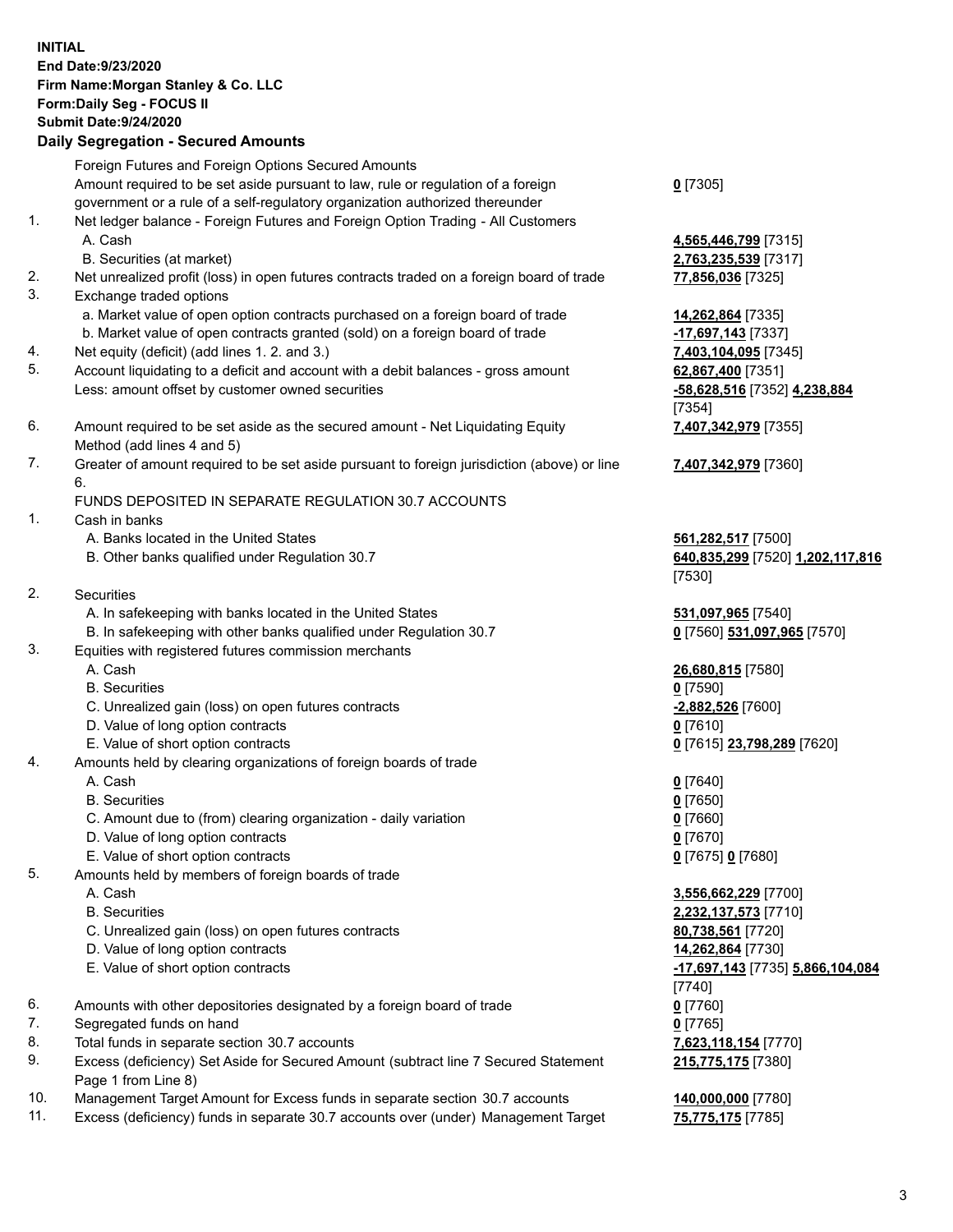**INITIAL End Date:9/23/2020 Firm Name:Morgan Stanley & Co. LLC Form:Daily Seg - FOCUS II Submit Date:9/24/2020 Daily Segregation - Segregation Statement** SEGREGATION REQUIREMENTS(Section 4d(2) of the CEAct) 1. Net ledger balance A. Cash **16,622,108,031** [7010] B. Securities (at market) **8,690,397,158** [7020] 2. Net unrealized profit (loss) in open futures contracts traded on a contract market **-929,341,618** [7030] 3. Exchange traded options A. Add market value of open option contracts purchased on a contract market **436,687,557** [7032] B. Deduct market value of open option contracts granted (sold) on a contract market **-358,033,501** [7033] 4. Net equity (deficit) (add lines 1, 2 and 3) **24,461,817,627** [7040] 5. Accounts liquidating to a deficit and accounts with debit balances - gross amount **482,333,556** [7045] Less: amount offset by customer securities **-481,184,688** [7047] **1,148,868** [7050] 6. Amount required to be segregated (add lines 4 and 5) **24,462,966,495** [7060] FUNDS IN SEGREGATED ACCOUNTS 7. Deposited in segregated funds bank accounts A. Cash **3,313,479,727** [7070] B. Securities representing investments of customers' funds (at market) **0** [7080] C. Securities held for particular customers or option customers in lieu of cash (at market) **939,697,363** [7090] 8. Margins on deposit with derivatives clearing organizations of contract markets A. Cash **13,078,707,886** [7100] B. Securities representing investments of customers' funds (at market) **0** [7110] C. Securities held for particular customers or option customers in lieu of cash (at market) **7,750,699,795** [7120] 9. Net settlement from (to) derivatives clearing organizations of contract markets **-320,090,969** [7130] 10. Exchange traded options A. Value of open long option contracts **436,687,557** [7132] B. Value of open short option contracts **-358,033,501** [7133] 11. Net equities with other FCMs A. Net liquidating equity **8,653,836** [7140] B. Securities representing investments of customers' funds (at market) **0** [7160] C. Securities held for particular customers or option customers in lieu of cash (at market) **0** [7170] 12. Segregated funds on hand **0** [7150] 13. Total amount in segregation (add lines 7 through 12) **24,849,801,694** [7180] 14. Excess (deficiency) funds in segregation (subtract line 6 from line 13) **386,835,199** [7190] 15. Management Target Amount for Excess funds in segregation **235,000,000** [7194]

16. Excess (deficiency) funds in segregation over (under) Management Target Amount Excess

**151,835,199** [7198]